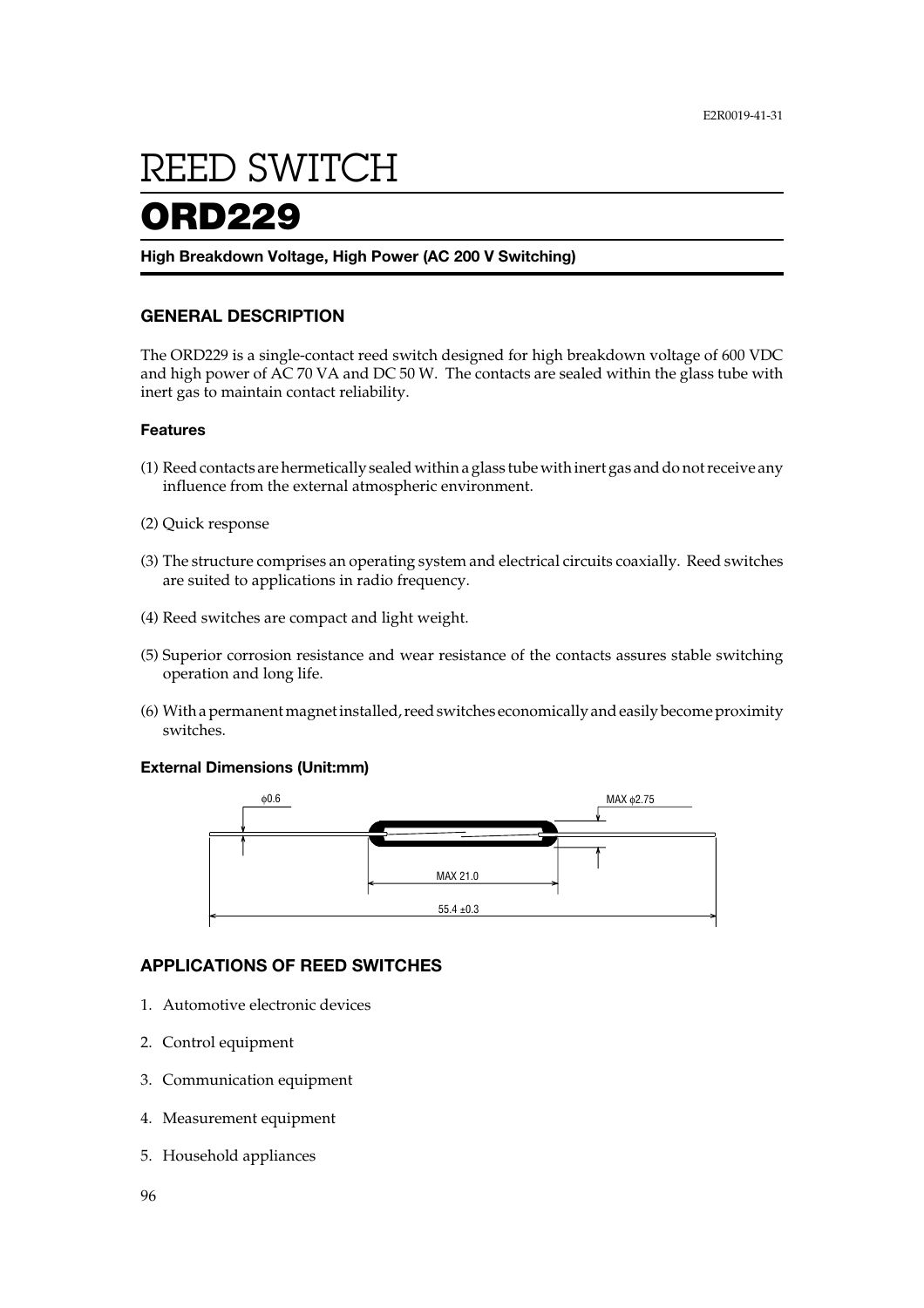| <b>Parameter</b>                 | Symbol | <b>Condition</b> | <b>Rated Value</b> |      |             |           |
|----------------------------------|--------|------------------|--------------------|------|-------------|-----------|
|                                  |        |                  | Min.               | Typ. | Max.        | Unit      |
| Pull-in Value                    | PI     |                  | 20                 |      | 60          | AT        |
| Drop-out Value                   | DO     |                  | 6                  |      |             | AT        |
| <b>Contact Resistance</b>        | СR     |                  |                    |      | 100         | $m\Omega$ |
| Breakdown Voltage                |        | Pl > 35          | 600                |      |             | VDC       |
| Breakdown Voltage                |        | PI 20 to 35      | 500                |      |             | VDC       |
| <b>Insulation Resistance</b>     |        |                  | $10^{10}$          |      |             | Ω         |
| Electrostatic Capacitance        |        |                  |                    |      | 0.5         | pF        |
| <b>Contact Rating</b>            |        |                  |                    |      | 50          | W         |
| <b>Contact Rating</b>            |        |                  |                    |      | 70          | VA        |
| Maximum Switching Voltage        |        |                  |                    |      | 300 AC      | V         |
| Maximum Switching Voltage        |        |                  |                    |      | 350 DC      | V         |
| <b>Maximum Switching Current</b> |        |                  |                    |      | DC0.7/AC0.5 | A         |
| <b>Maximum Carry Current</b>     |        |                  |                    |      | 2.5         | Α         |

# **ELECTRICAL CHARACTERISTICS**

(1) Drop-out vs. Pull-in (2) Contact resistance



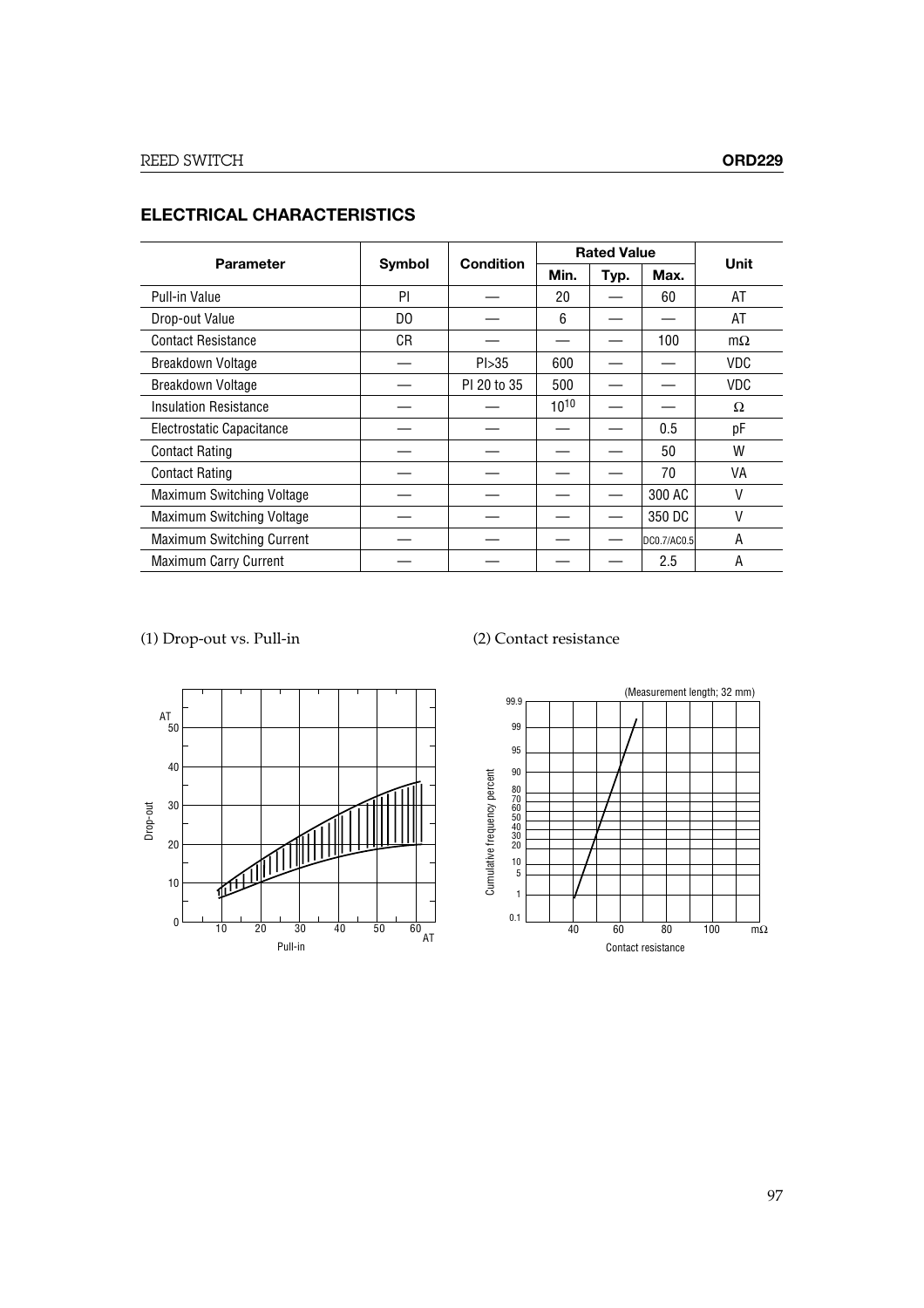

# (3) Breakdown voltage (4) Insulation resistance



# (5) Electrostatic capacitance

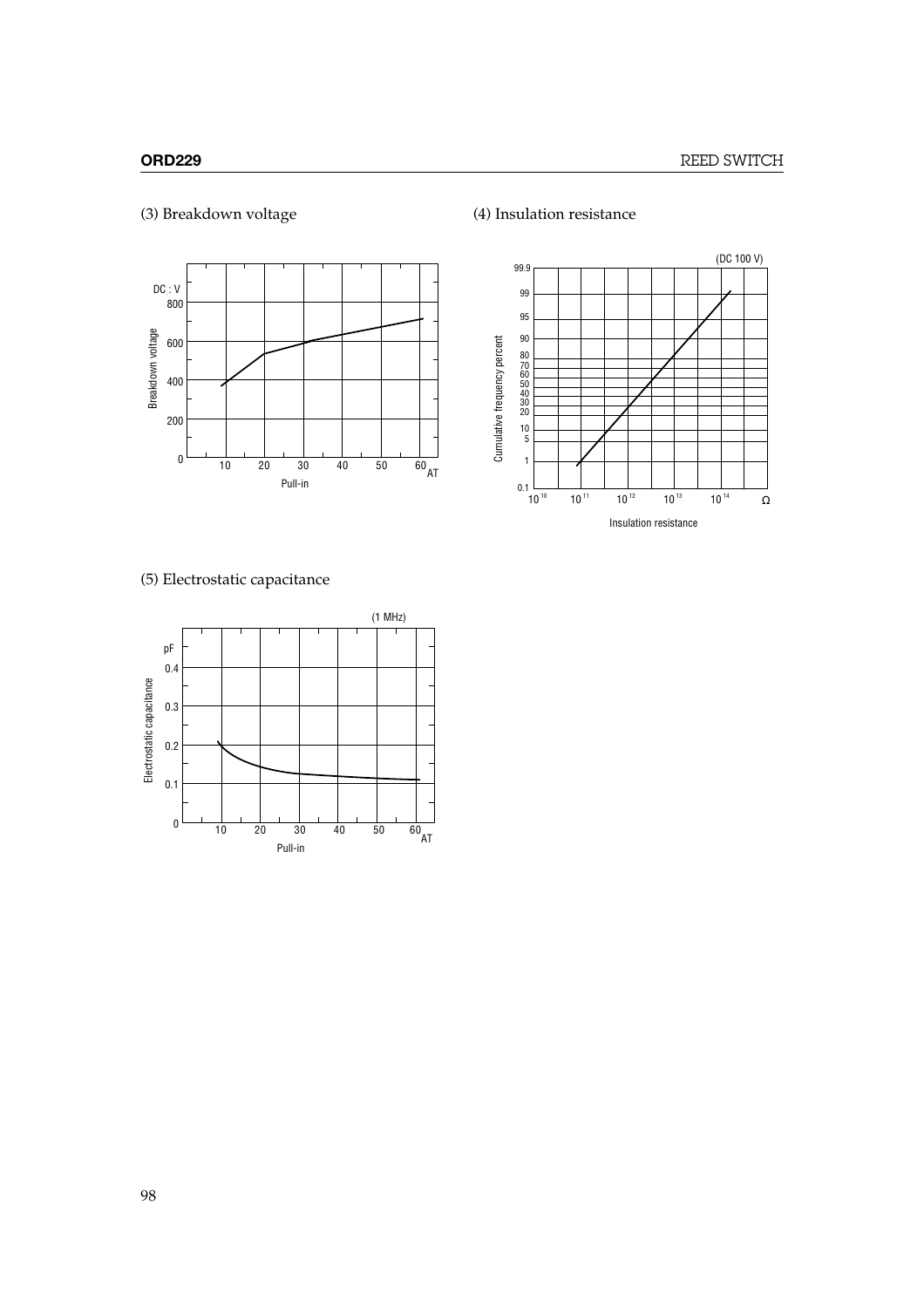# **OPERATING CHARACTERISTICS**

| <b>Parameter</b>                   |      |      |      |      |
|------------------------------------|------|------|------|------|
|                                    | Min. | Typ. | Max. | Unit |
| Operate Time                       |      |      | 0.6  | ms   |
| <b>Bounce Time</b>                 |      |      | 0.5  | ms   |
| Release Time                       |      |      | 0.05 | ms   |
| <b>Resonant Frequency</b>          | 2250 | 2500 | 2750 | Hz   |
| <b>Maximum Operating Frequency</b> |      |      | 500  | Hz   |

# (1) Operate time (2) Bounce time







(3) Release time (4) Resonant frequency

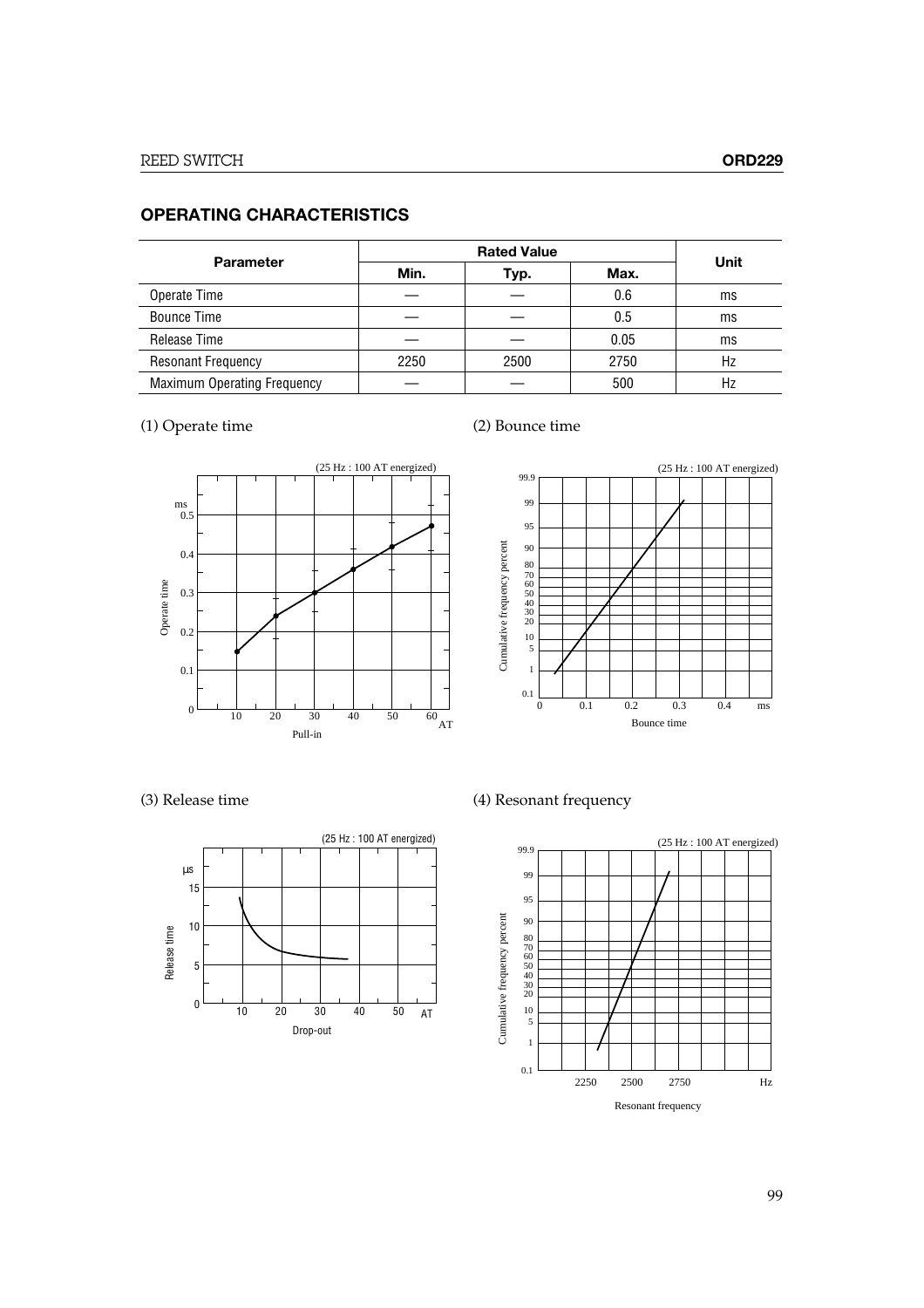# **MECHANICAL CHARACTERISTICS**







# **ENVIRONMENTAL CHARACTERISTICS**

(1) Temperature characteristics

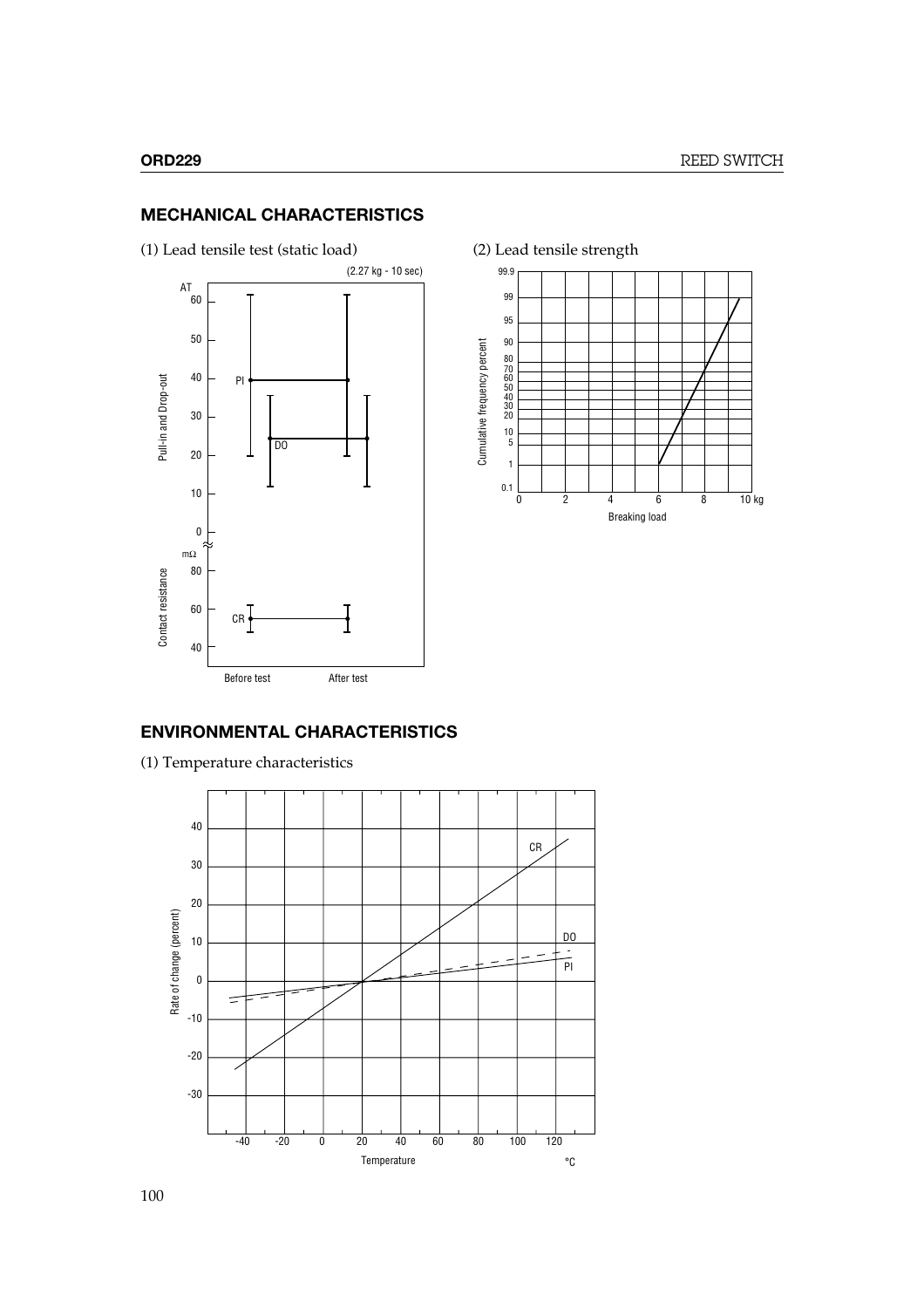





(4) High temperature storage test (5) Low temperature storage test



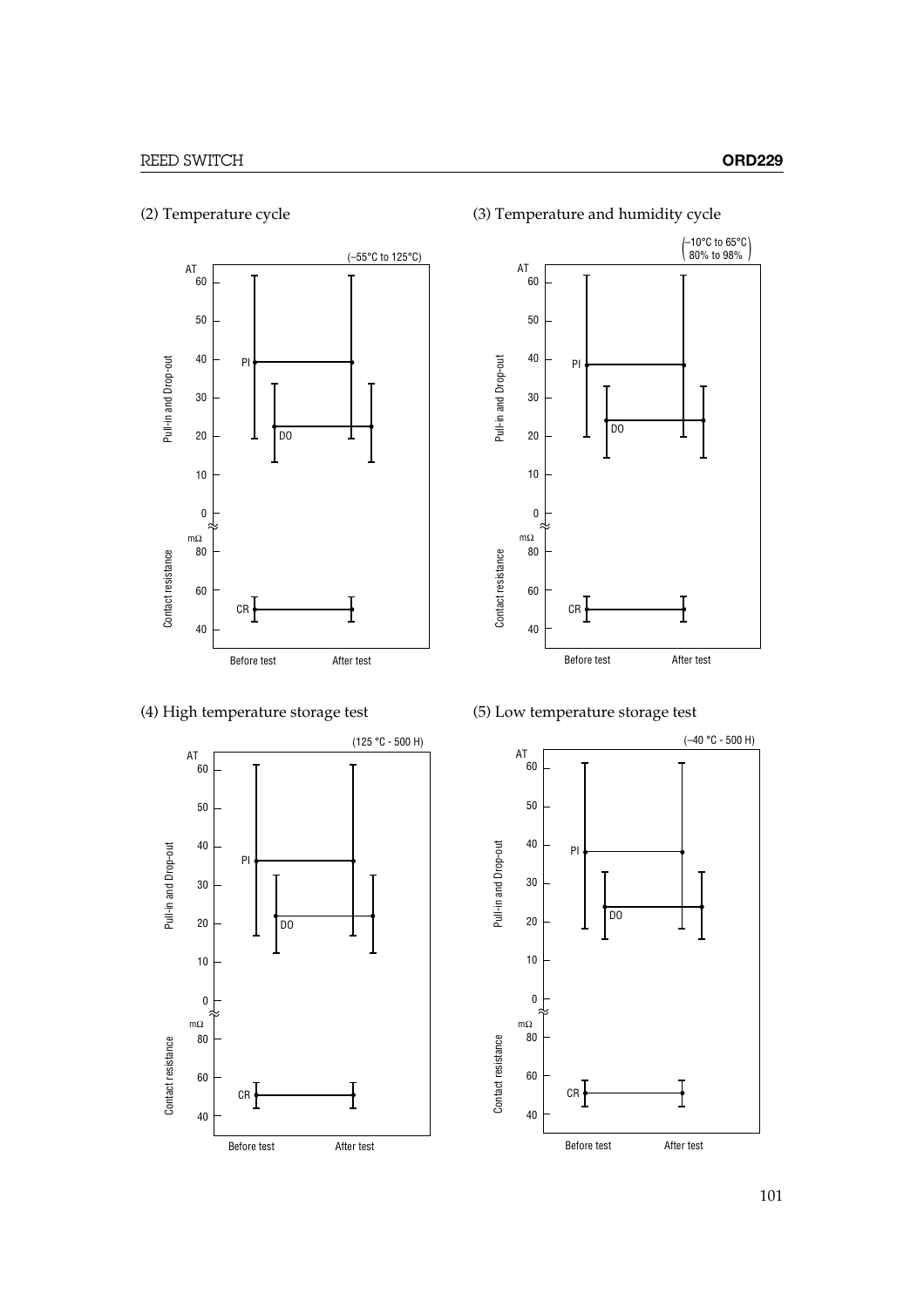(6) Shock test





(7) Vibration test